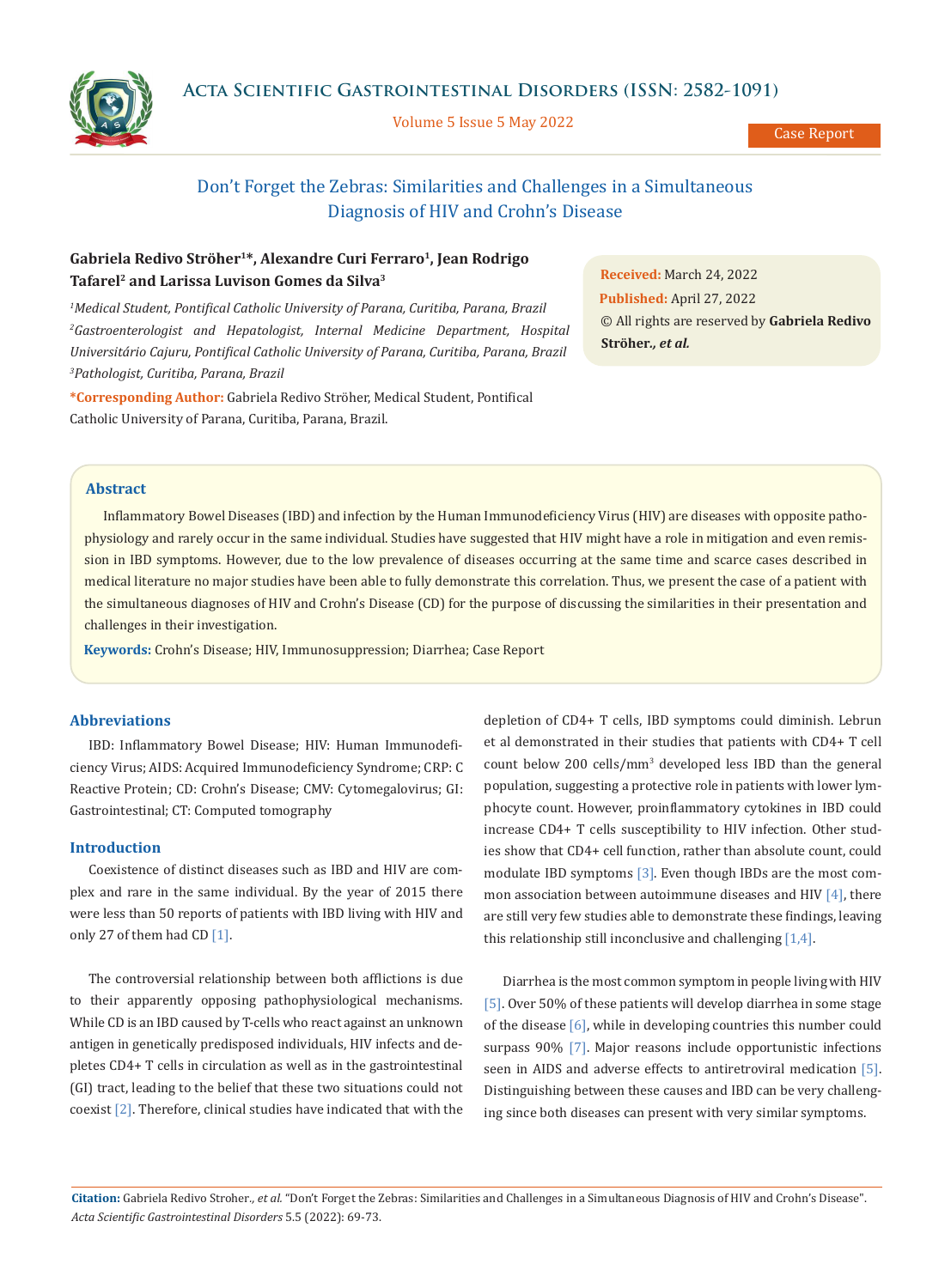The essence of IBD treatment consists of immunosuppression. However, the use of these medications in patients already immunocompromised present very high risks of opportunistic infections, especially due to mycobacteria  $[6]$ . Although there aren't specific immunosuppressants for IBD treatment in HIV patients, studies have shown that some of these drugs are safe to use in this population [3].

In face of the difficulties in establishing the correct diagnosis, the rarity of distinct diseases manifesting at the same time and with the same symptoms and the complex considerations in treatment of HIV and IBD concurrently, the report of new cases assists in the better understanding and managing of these cases in the absence of better evidence.

## **Case Report**

A 36-year-old Brazilian male with cocaine addiction for 14 years sought the emergency department (ED) several times since May 2020 in search of treatment for diarrhea. The patient reported approximately 10 bowel movements (BM) per day associated with urge incontinence, presence of blood and mucus in stool, fever, and the loss of 7kg in the time being. Every time he was given a different treatment for infectious diarrhea, such as Ciprofloxacin, Azithromycin, Sulfamethoxazole Trimethoprim (SMX-TMP) and Albendazole but didn't recall dosage or duration of the treatments.

On August/2020, the patient was still suffering from diarrhea when he was diagnosed with HIV. Immediately after the diagnosis he presented with a Viral Load (VL) of 48,969 copies/mL, TCD4 count of 655 cells/mm3 and initiated antiretroviral therapy with Tenofovir 300mg, Lamivudine 300mg and Dolutegravir 50mg.

In September, after worsening of the symptoms (39ºC fever, abdominal pain, dysentery) the patient was transferred to the emergency department of a tertiary University Hospital in Curitiba, Brazil, where he was hospitalized and investigation for opportunistic infections begun (Table 1). Stool sample was negative for pathogens but revealed many leukocytes. An abdominal Computed Tomography (CT scan) (Figure 1) was performed and resulted with non-specific diffuse parietal thickening of the left colon, sigmoid colon and rectum possibly related to colitis. Colonoscopy revealed intense colitis. However, the examiner was unable to move above the sigmoid due to significant stenosis, which made it impossible to progress the device due to the narrowing of the lumen. A biopsy sample was taken with histopathological findings that revealed intense chronic and acute erosive colitis with focus of cryptitis and cryptic micro abscesses compatible with intensely active Inflammatory Bowel Disease (IBD) (Figure 2).

| Exam              |                           | 1 <sup>st</sup> Admittance <sup>[2nd</sup> Admittance] | <b>Reference Range</b>                |
|-------------------|---------------------------|--------------------------------------------------------|---------------------------------------|
| Hemoglobin        | $8,1$ g/dL                | $5.9$ g/dL                                             | 12,5 a 17,0 g/dL                      |
| Hematocrit        | 23,9 %                    | 18,3 %                                                 | 37,5 a 51,0 %                         |
| <b>MCV</b>        | 79,2 $\mu$ m <sup>3</sup> | $81,3 \mu m^3$                                         | 80,0 a 99,9 $\mu$ m <sup>3</sup>      |
| Leukocytes        | 8.300/mm <sup>3</sup>     | 7.000/mm <sup>3</sup>                                  | 3.600 a 12.000 /<br>mm <sup>3</sup>   |
| <b>Band Cells</b> | 11 %                      | 12 %                                                   | 0.0 a 5.0 %                           |
| Eosinophils       | $0\%$                     | $1\%$                                                  | 1,0 a 5,0 $%$                         |
| Platelets         | 553.000/mm <sup>3</sup>   | 519.000/mm <sup>3</sup>                                | 150,000 a 450,000<br>/mm <sup>3</sup> |
| TS <sup>1</sup>   | 12 %                      |                                                        | 20 a 50 %                             |
| Ferritin          | $478 \text{ ng/mL}$       |                                                        | 23,9 a 336,2 ng/mL                    |
| CRP <sup>2</sup>  | $166.1 \,\mathrm{mg/L}$   | $95.4 \text{ mg/L}$                                    | Less than $5.0 \,\mathrm{mg/L}$       |

**Table 1:** Comparison of lab results in both admittances. 1 Transferrin Saturation

2 C Reactive Protein



**Figure 1:** Abdominal CT scan indicating diffuse parietal thickening and signs of colitis.

70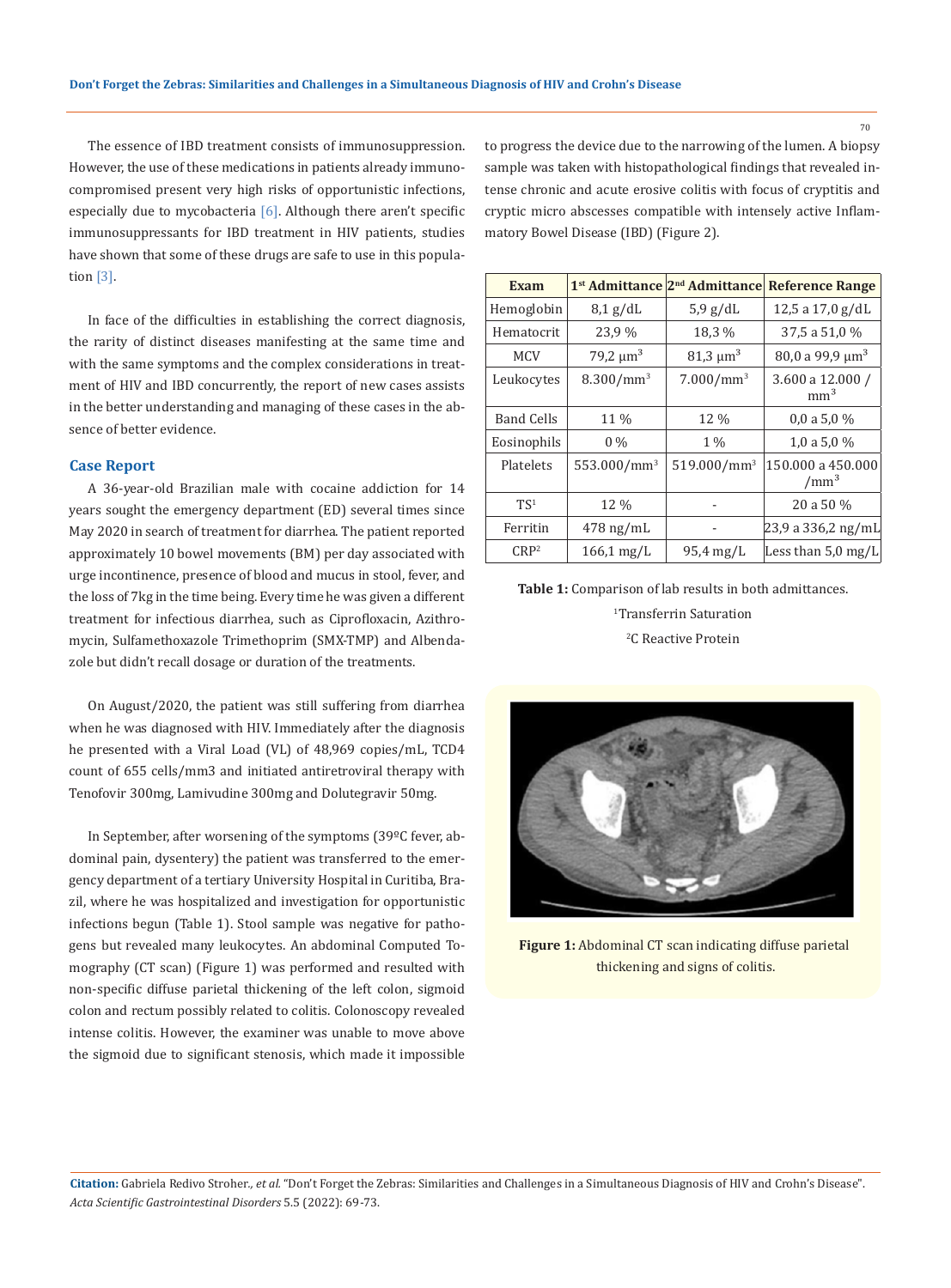

**Figure 2:** Colorectal mucosa with architectural distortion, acute and chronic inflammatory infiltrate in chorion associated with signs of cryptitis and presence of microabscess.

However, due to recent HIV diagnosis with high VL, investigation focused on the search for opportunistic pathogens once they were the most probable diagnosis and could also explain the colitis. Also, all infectious causes needed to be ruled out before immunosuppressive therapy could take place since IBD treatment could present risk.

Empirical treatment for *C. difficile* began (due to previous use of several antibiotic regimes) with Metronidazole 1500mg/day for 10 days associated with treatment for other parasitic infections with Albendazole 400mg/day for 5 days. After 13 days from admittance, the patient was discharged with symptomatic medication and milk withdrawal to continue treatment in the gastroenterology outpatient clinic.

One week after discharge patient described few episodes of abdominal pain, yet, maintained up to 20 BM/day and the need of diapers. He denied blood or mucus in stool but presented with episodic fever and difficulty eating since it would make him bloat. PCR for CMV was negative. New empiric treatment for opportunist infections consisted of Sulfamethoxazole-Trimethoprim (SMX-TMP) 1600/320mg/day for 10 days for *Isospora belli* + Albendazole 800mg/day for 4 weeks for *Microsporidium* + Nitazoxanide 1g/day for 14 days for *Criptosporidum*.

After 5 days the patient was readmitted to the hospital with worsening of abdominal pain, dysentery, weakness, dyspnea, and fatigue. New blood tests were performed (Table 1) and two red blood cell transfusions were needed due to low Hb count. New colonoscopy with biopsy was performed demonstrating intense proctosigmoiditis and impossibility to move above sigmoid due to possible inflammatory stenosis, frail mucus membrane, deep ulcerations covered with fibrin occupying about 80% of intestinal lumen. Histopathological findings were negative for mycobacterium, fungus, or parasites. Due to these findings and the patient's clinical features the diagnosis of Crohn's Disease was suggested.

Treatment with Hydrocortisone 300mg/day IV + Mesalazine 4g/day was initiated and switched to Prednisone 40mg/day + Mesalazine 4g/day 5 days later. Patient was accompanied by gastroenterology and infectious diseases outpatient clinics and after a negative VL, treatment with Azathioprine 2mg/Kg began. Three months after patient presented with good general condition and relief in symptoms, but maintaining 8BD/day, without need of diapers and with sphincter control.

## **Discussion and Conclusion**

IBD is a chronic condition characterized by severe gastrointestinal symptoms such as abdominal pain, diarrhea with presence of mucus and blood, fever, weight loss and can evolve with the presence of fistulas [8,9]. Its etiology remains unknown even though it is suggested that genetically susceptible individuals could present with an inadequate immune response to environmental factors such as drugs, toxins, or infections [9]. In CD, inflammation extends through the entire width of the intestinal wall and can affect any part of the gastrointestinal tract, from mouth to anus, although more frequently affects the terminal ileus and right colon causing diarrhea, abdominal pain, fever, and blood in stool [9]. As there is no definite cure till this day the disease will display with crisis and remission periods. However, relapses are frequent and drastically impacts patients' life quality [8,9].

HIV infection can present itself with a wide range of unspecific symptoms. One of the most common, especially in developing countries, is diarrhea [7]. There are many causes for diarrhea in patients with HIV, being infections the most common [5]. In Venegas' *et al* approach to diarrhea in HIV patients, the first step is to assess infection and evaluate CD4+ levels and later CT and biopsies could be necessary if initial steps are negative. It is known that different pathogens are more commonly found depending on CD4+ immunity. However, identifying these pathogens in fecal tests proves limited. A positive identification is possible in only 50-85% of the times [5,7]. Even though the patient in this case report had high CD4+ levels, the intense symptoms and failure of previous antibiotic regimes maintained the possibility of opportunistic in-

**Citation:** Gabriela Redivo Stroher*., et al.* "Don't Forget the Zebras: Similarities and Challenges in a Simultaneous Diagnosis of HIV and Crohn's Disease". *Acta Scientific Gastrointestinal Disorders* 5.5 (2022): 69-73.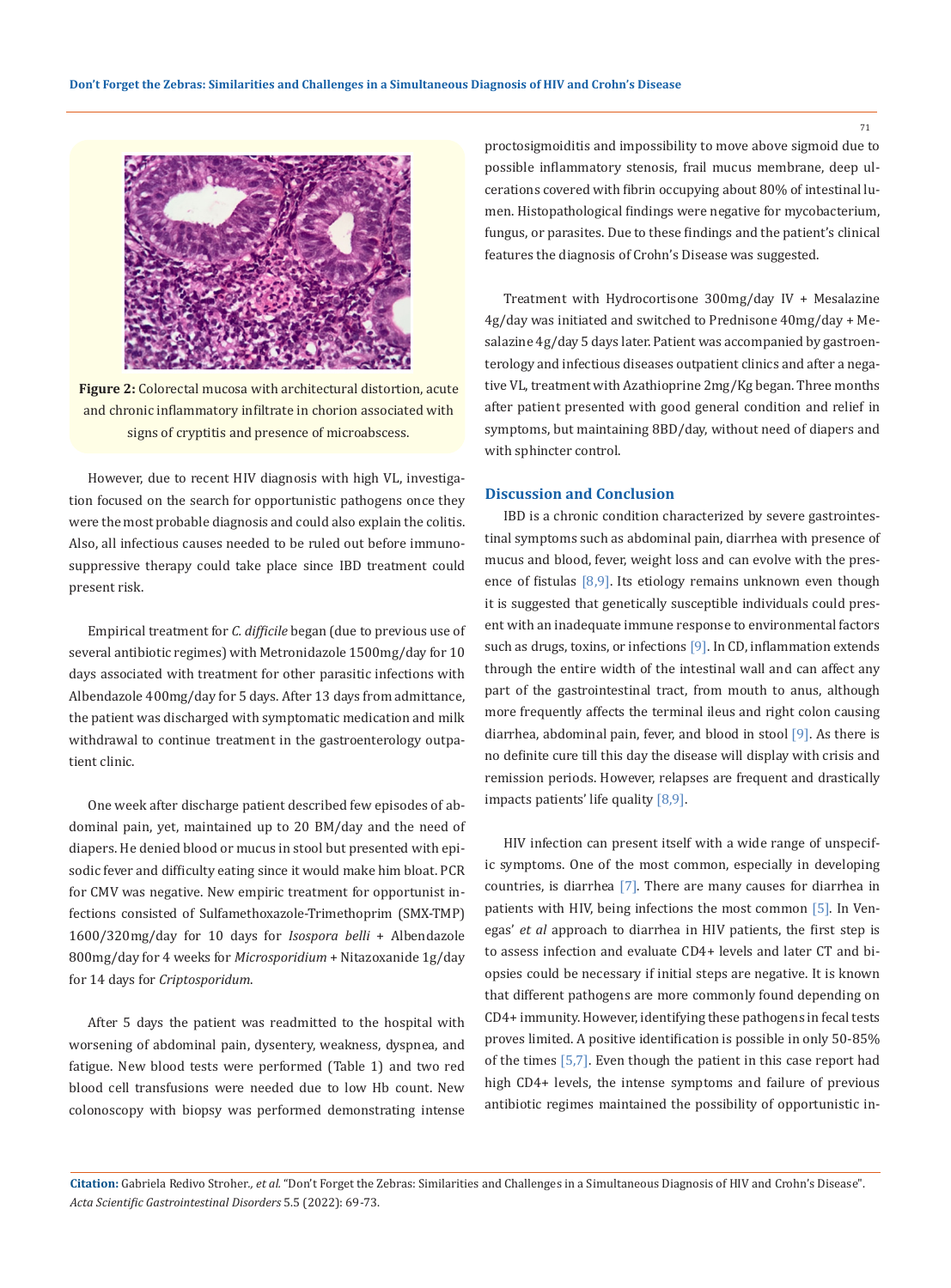fections due to malfunction of CD4+ cells. Studies have shown that more important than peripheral CD4+ count is local intestinal mucosa count which may depleted in patients even with high CD4+ blood count [10].

Another common cause of diarrhea in patients living with HIV include the use of antiretrovirals. This possibility was excluded due to fact that the patient had begun his symptoms prior to the use these medications. The possibility of other, less common pathogens arose in account of negative stool tests. Viral infections causing diarrhea such as CMV usually occur in patients with lower levels of CD4+ T cells [5]. Nonetheless, negative PCR test and no evidence in biopsies rejected this diagnosis. The likelihood of other viral infections and especially HIV induced diarrhea were raised after more common causes were excluded. In these cases, it is expected that the patients' symptoms would diminish as his VL count dropped and his CD4+ cells raised. As the patient continued to present symptoms, even though antiretroviral medication was being effective, this possibility was left aside.

Another possibility for the patient's symptoms arose amidst investigation. His cocaine addiction could be playing a part in his symptoms. Cocaine abuse could present itself with GI tract complications such as perforation and/or mesenteric ischemia causing abdominal pain, weight loss and dysentery  $[11]$ . However, cocaine related symptoms were ruled out after patient claimed he was not making use of the substance anymore. This information was confirmed by the lack of withdrawal symptoms and biopsies findings suggestive of inflammatory disease rather than ischemia.

After all other causes were excluded, especially infectious, it was safe to suggest Crohn's Disease. The possibility of an IBD presenting itself concomitantly to an HIV infection seemed farfetched in the patient's initial presentation. Not only due to the fact that opportunistic infections may mimic the same symptoms as IBD [6], but the fact that these infections are far more likely to occur. Given the fact that the patient never had a significant medical history, the extreme likelihood of infections in HIV patients who aren't undergoing or just begun treatment and the apparent contradicting mechanisms in IBD and HIV, all evidence pointed towards infections. Many of these opportunistic infections may require several diagnostic tools to be confirmed and may pose as a challenge. However, having the correct diagnosis is of the utmost importance since the possibility of initiating treatment for IBD before excluding all infections could result in immunosuppressing an HIV patient with a possible infection and the worsening of symptoms [1].

Results of two CT scans, two colonoscopies and two biopsies all indicated that the patient indeed was suffering from an inflammatory autoimmune disease concomitant to HIV infection rather than an opportunistic disease. Biopsy results are essential for correct diagnosis in order to eliminate any other cause [1,5]. Finally, after the patient had an undetectable viral load, the patient was cleared by the Infectious Diseases department to safely initiate immunosuppression therapy. The use of immunosuppressants in HIV patients is still a matter of discussion to this day. Nevertheless, studies have begun to demonstrate that the simultaneous use of antiretrovirals and azathioprine appear to be safe although data is still very limited due to a small number of patients analyzed in the studies [3]. As a result of IBD immunosuppression therapy symptoms started improving, thus confirming the diagnosis.

The case reported describes a man with no known comorbidities and no significant medical history with unexplained chronic diarrhea. He is diagnosed with HIV yet has a high CD4+ cell count. This diagnosis makes it necessary to exclude all HIV related diarrhea before considering the possibility of an inflammatory disease. It is important to bear mind that although these two diseases have apparent distinct pathophysiological mechanisms and a rare association with each other, the lack of data is still unable to explain how these conditions affect simultaneously the patient. Hence, it is still not possible to conclude if HIV could in fact diminish IBD symptoms. This present case reaffirms the importance to search for infectious causes in HIV patients with diarrhea, especially in developing countries, but also reminds that IBDs should be included in the differential diagnosis, mainly in young adults were these diseases are more common  $[10]$ . This case also demonstrates that with correct management of HIV, the use immunosuppressants is safe and has a positive impact in symptoms and life quality.

The "Occam's razor" is a philosophical principle of parsimony. It states that when faced with two possibilities, the one with fewest postulates should be selected. In layman's terms it basically means that simpler explanations are usually the best [12]. Though not always true, it's the same principle that carved one of the most famous medical aphorisms of modern times: "When you hear hoofbeats, think horses, not zebras". The phrase is attributed to Dr. Theodore Woodward, Nobel prize nominee and professor at the University of Maryland, and to this day it is taught in medical schools worldwide [13]. When faced with two distinct diagnostic possibilities, one should choose the simplest. In medical practice, thinking of horses, or the most common and simplest diagnosis, usually will suffice. However, the present case reminds that one

**Citation:** Gabriela Redivo Stroher*., et al.* "Don't Forget the Zebras: Similarities and Challenges in a Simultaneous Diagnosis of HIV and Crohn's Disease". *Acta Scientific Gastrointestinal Disorders* 5.5 (2022): 69-73.

72